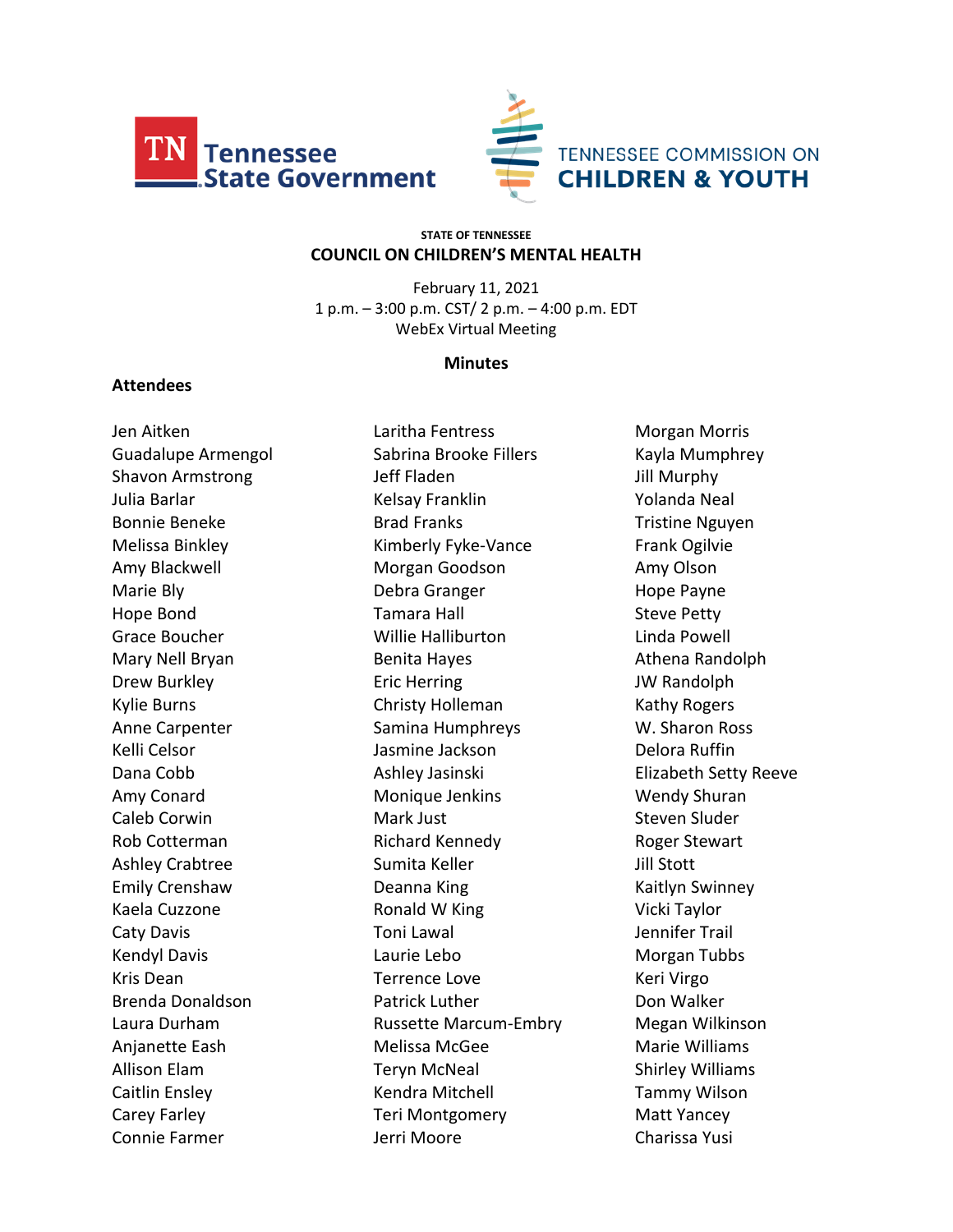## **Welcome, Introductions and Announcements**

Richard Kennedy, Executive Director, TCCY Marie Williams, Commissioner, TDMHSAS Matt Yancey, Deputy Commissioner, TDMHSAS

## **System of Care Across Tennessee Network (SOCAT-N) Update**

Keri Virgo, Director of the Office of Children, Young Adults, and Families, TDMHSAS

Virgo thanked TCCY and all of the Tennessee child serving departments for the opportunity to present today. Virgo happily introduced the new Systems of Care Across Tennessee Director Patrick Luther. As time passes everyone will get the opportunity to work with and learn more about Patrick. Virgo shared the importance to we check in on our families and friends because we may be the beginning or the start for help. System of Care can be equated to the "village mentality" in that we are all building villages. Virgo is urging all of us to think about how our services help families identify their natural support. We don't have to have a high intensity direct service to make an impact. Keep this in mind when going about your work and your day, you are impactful, and you are helping families and friends during this time. Virgo then shared information on moving forward with our SAMHSA grant, there will be nine teams specifically funded by the grant. A new service in the SOCAT Network grant is the implementation of community engagement specialists across the state. The community engagement specialist will be one of the main focuses during this time and will increase community partnerships emphasize local involvement as much as possible. Youth engagement remains another area of focus, with establishment of additional Youth MOVE chapters throughout the state. Additionally, CCMH will continue to transition into the governance structure. Virgo stated that she is going to be leaning on everyone on the call to assist with the restructure of the SOCAT governance body.

### **NAMI Tennessee – Ending the Silence**

Jeff Fladen, Executive Director, NAMI Tennessee

NAMI envisions a world where all people affected by mental illness live healthy, fulfilling lives supported by a community that cares. NAMI provides advocacy, education, support and public awareness so that all individuals and families affected by mental illness can build better lives. NAMI, the National Alliance on Mental Illness, is the nation's largest grassroots mental health organization dedicated to building better lives for the millions of Americans affected by mental illness. At NAMI, we believe a diverse, inclusive and equitable organization (or Alliance) is one where all employees, volunteers and members — regardless of gender, race, gender identity, ethnicity, national origin, age, sexual orientation, education, disability, veteran status or other dimension of diversity — feel valued and respected. NAMI educates, advocates, listens and leads. NAMI Ending the Silence is an engaging presentation that helps audience members learn about the warning signs of mental health conditions and what steps to take if you or a loved one are showing symptoms of a mental health condition. NAMI Ending the Silence presentations include two leaders: one who shares an informative presentation and a young adult with a mental health condition who shares their journey of recovery. Audience members can ask questions and gain understanding of an often-misunderstood topic. Through dialogue, we can help grow the movement to end stigma.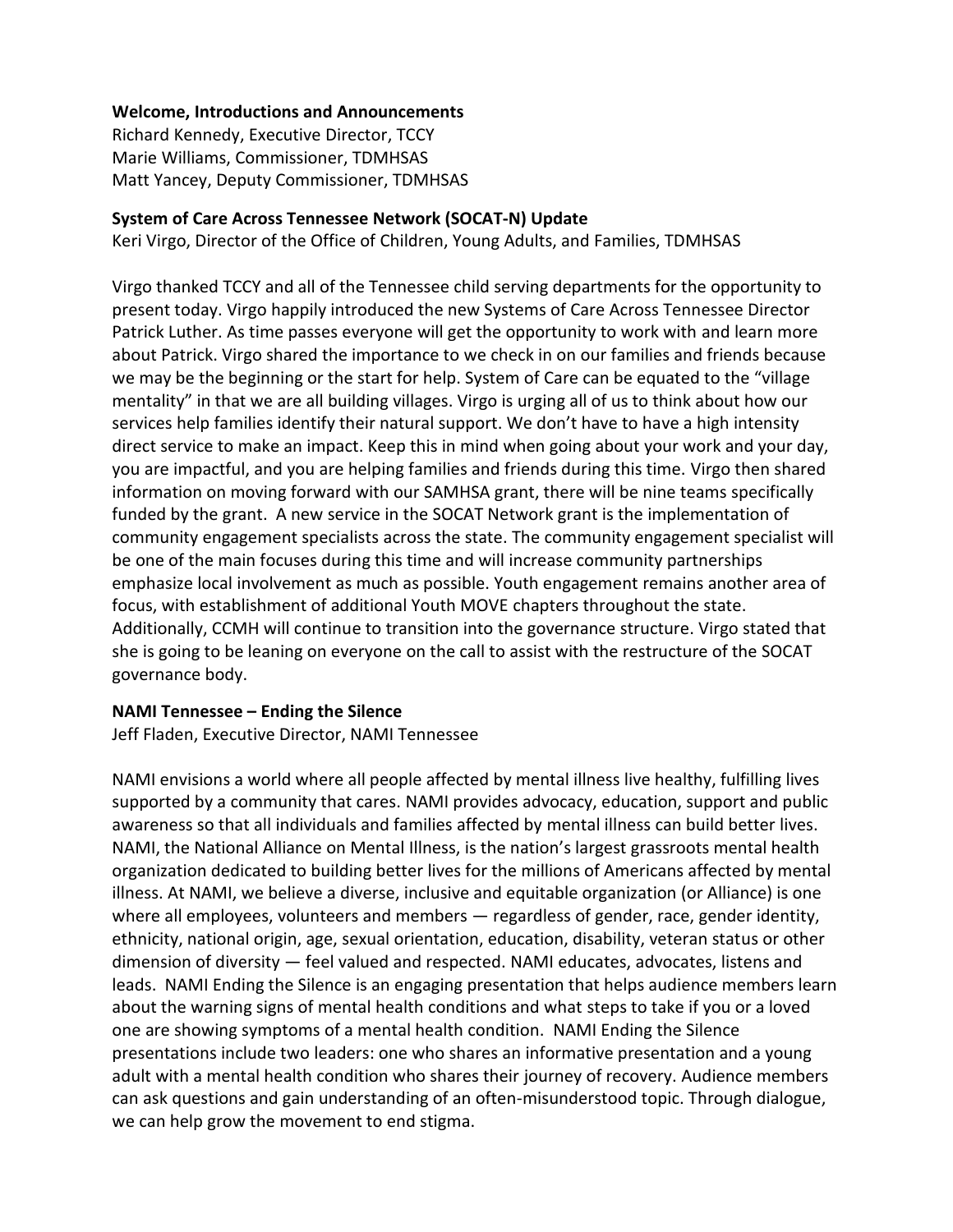# **Tennessee Commission on Children and Youth – County Profiles**

Kylie Burns, Communications and Policy Specialist, TCCY

The County Profiles for the state of Tennessee were released January 11<sup>th</sup>, 2021 by TCCY. The data provided a snapshot from 2018, or 2018-19 for school and fiscal year data. The counties were provided a ranking per domain and then a ranking for each indicator. The four domains that were tracked during the report consist of:

- 1. Education  $3^{rd} 8^{th}$  grade reading and math proficiency/High School graduation rates.
- 2. Health- to include children without health insurance child and teen death rate, babies born at low birth weight.
- 3. Economic well-being fair market rent, children living in poverty/ median household income and lastly
- 4. Family and community to include teen pregnancy teen pregnancy, school suspension and substantiated cases of abuse or neglect.

Each county is ranked 1-95, the key data points for this time period shows that Tennessee has an average of one in five children living in poverty. The lowest percentage is in Williamson County (3.6%) and the highest percentage is in Lake County (41.2%). 9.3% of babies in Tennessee were born at a low birthweight and across Tennessee 5.1% of children were uninsured. Also, Tennessee reported 4.7% substantiated cases of abuse or neglect per 1,000 children. Cocke county had the highest rate at 12.1 and Williamson county had the lowest at 0.9.

# **State of the Child**

The State of the Child report was released December 14<sup>th</sup>, 2020. U.S. Census Bureau Pulse Data collected most weeks beginning April 23<sup>rd</sup>, 2020- March 10<sup>th</sup>, 2021. The data in this report focuses on mid-October. The key indicators for this report are below:

- $\circ$  Over half of Tennessee households with children have experiences a loss in income since March.
- o One in four Tennessee households with children reported little confidence in making their next rent or mortgage payment.
- o Tennessee workers who are black or young were more likely to report COVID-19 loss of work.
- $\circ$  In 20 Tennessee Counties, the industry's most at risk from COVID-19 employ at least 20% of the workforce, to include bars and restaurants.
- o 11% of families did not have enough to eat in the past week. 20% of black or African American families did not have enough to eat. 40% had trouble paying for normal household items.
- o At the end of the summer, over half of Tennessee young adults reported feeling anxious, on edge or nervous.
- $\circ$  One in five Tennessee adults with children in the household reported feeling down, depressed, or helpless. It was also noted that there was a decrease in ER hospital visits in young adults in 2020.
- $\circ$  Moving forward the goal is to keep children at the forefront of the pandemic by supporting families to access to services that are available to them.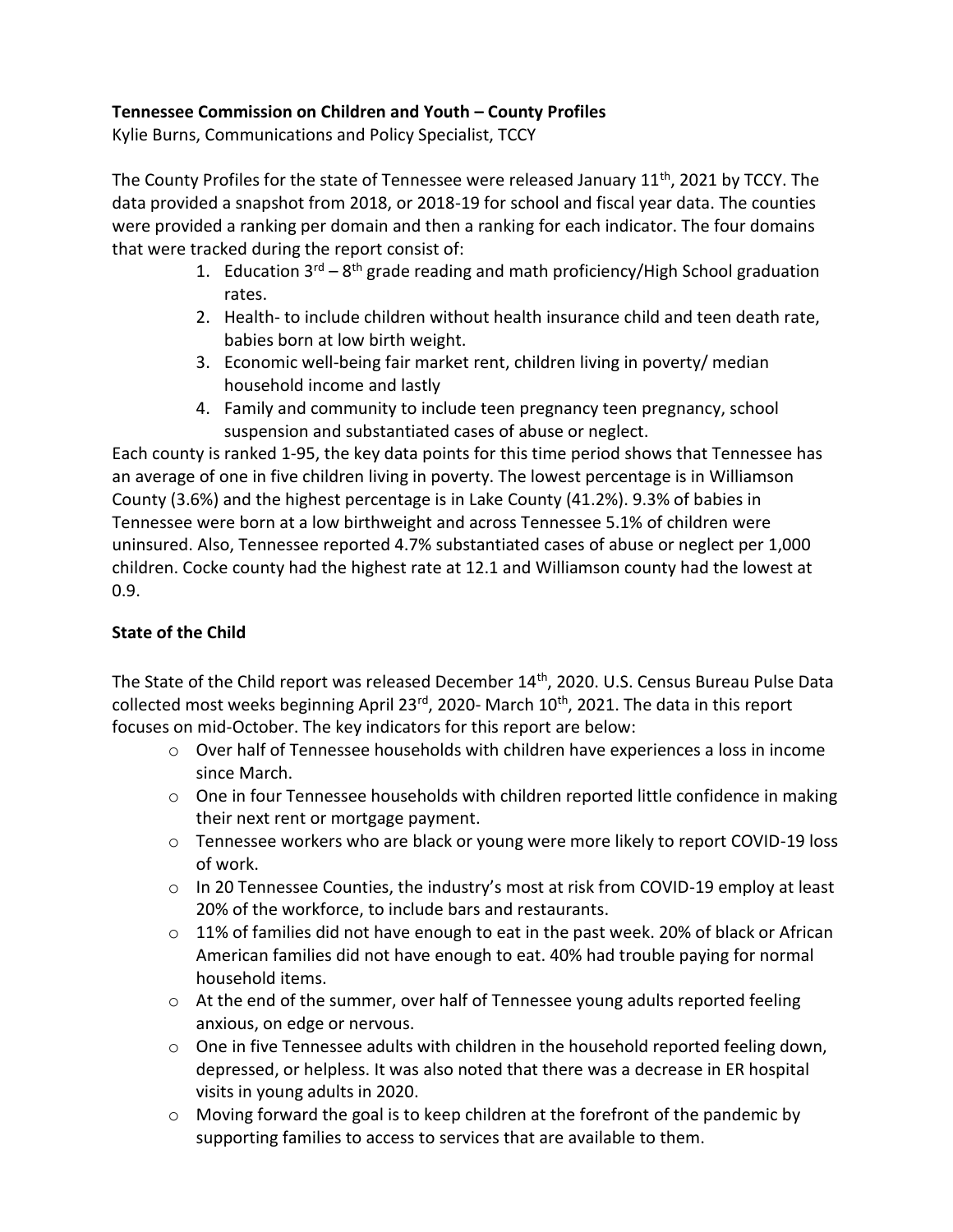- o The data and reports can be found at the web addresses below.
	- o tn.gov/tccy/countyprofiles
	- o Tn.gov/tccy/state-of-the-child

## **Centerstone Research Institute – SOCAT Evaluation**

Kaela Cuzzone, Evaluation Associate, CRI; Christy Holleman, Evaluation Associate, CRI; Wendy Shuran, Evaluation Associate, CRI

Over the past 4 years, the Centerstone Research Institute have been collecting data which has solidified the sample demographics for the SOCAT evaluation process. 64.7% of the participants are male, 55.8% are between the ages of 12-17 and 79.0% of the race that we serve is white. 61% of participants entered the program with ADHD and/or mood/bipolar/depression diagnoses. The average length of stay by age group is as follows: the average length of stay is 8 months across ag groups. Participants enrolled at age 5 or younger had the longest average LOS (13 months) and youth between ages 12 and 14 had the second highest average LOS (10 months). Participants or enrollees with an average income between \$15K-24999K yearly doubled during the COVID-19 pandemic. We also learned that a lot of the financial strain that participants experienced pre COVID-19 was less of a concern for enrollees during the pandemic. The final report of the data will be rolling out around the end of March at the latest, beginning of April.

## **Tennessee Department of Health**

Jen Trail, Community Collaborative Strategist, Office of Strategic Initiatives, TDOH JW Randolph, Associate Director, Office of Strategic Initiatives, TDOH

# How is Tennessee doing with COVID-19?

The week of February 4- February 10<sup>th</sup> saw: 698 new deaths; 17,193 new cases; 20,360 new recoveries and 513 new hospitalizations. Compared the prior week's (Jan 28-Feb 3) totals of 717; 17,410;25,686 and 539. There are currently 25,611 active COVID-19 cases and 1,232 hospitalized as of Feb 1, 2021. For everyone's safety, we must ensure that those most at risk of COVID-19 are protected as we reopen, including: People aged 60 and up, people in institutional settings, from long term care facilities to correctional facilities and people with particular risk factors or pre existing conditions. As we begin to reopen, we must continue to work together to slow the spread of the virus. Vital actions include washing your hands often, avoiding close contact with others, staying home if you are sick, covering coughs and sneezes, wearing a facemask and cleaning and disinfecting regularly. If you are interested in a vaccine, all information can be found at this address.<https://www.tn.gov/health/cedep/ncov> Also, for COVID-19 updates by county you can check out the following site: [www.covid19.tn.gov.](http://www.covid19.tn.gov/) An estimated timeline and phases are preliminary and subject to change <https://www.nap.edu/catalog/25917/framework-for-equitable-allocation-of-covid-19-vaccine> The TDH strategic plan prioritized the mutually supportive development of county health councils and completion of a county health assessment and action planning process. County health councils were established in the 1990's, exist in all 956 TN counties, representative of multiple sectors within a community and are a top resource for improving population health at the local level. CHA action plans: common themes include, to increasing partnerships with TSPN, law enforcement, schools and providers. Provide community resource guides, community